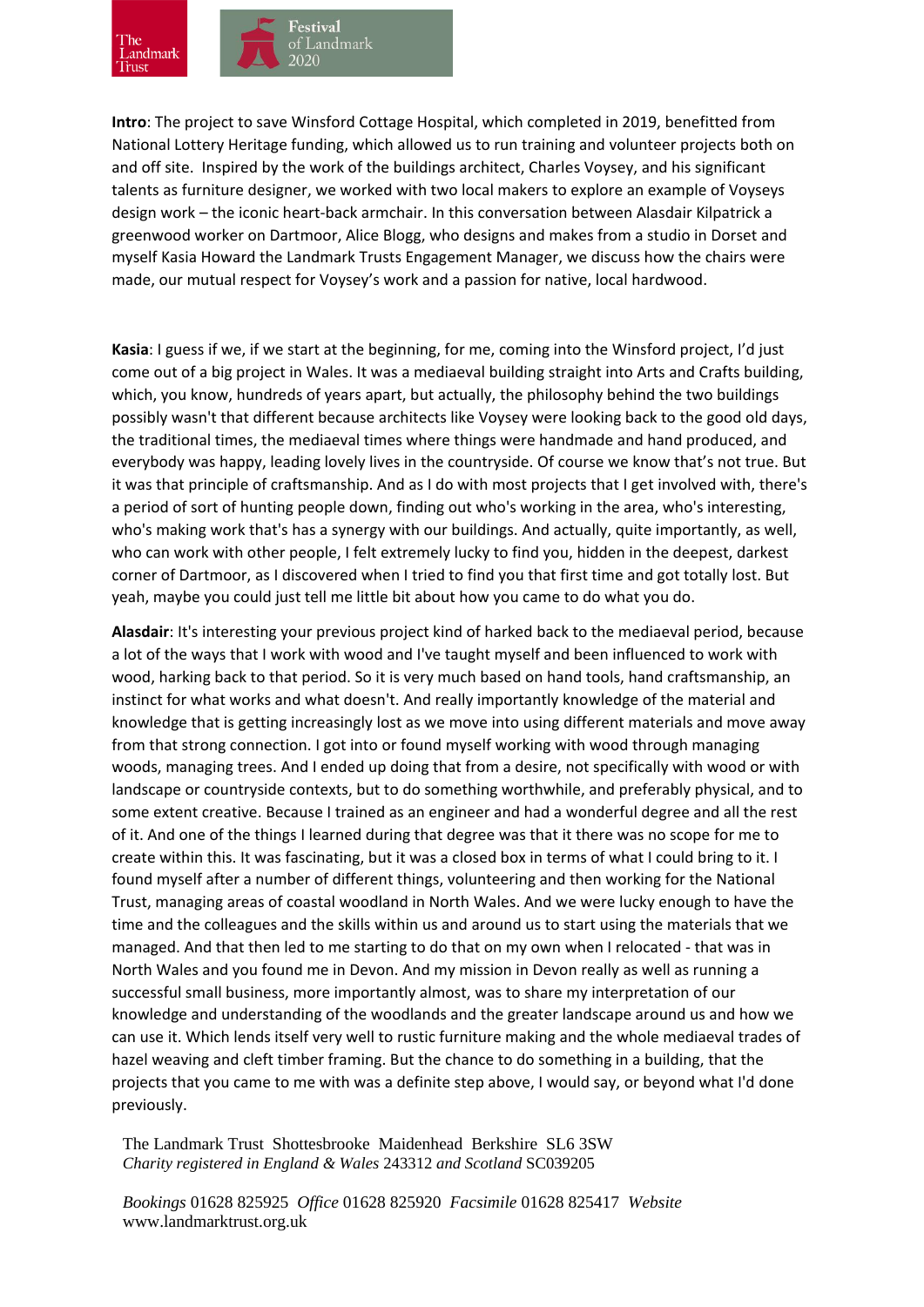

**Kasia**: Yeah, the hospital is a very, very designed space, isn't it and you sort of get the impression that Voysey was incredibly meticulous and he designed the architecture, but he also designed tiny individual details. Everything to him was important and this whole idea of the lived space and how people move around that building. And particularly because it was a hospital building, you can tell he thought very carefully about how those spaces might be used by people who aren't well. It's this incredibly considered space. And so when we were researching it, or when I was researching it, to think, well, how can we work with the community, I think it was his, his furniture that instantly struck me. That's probably the thing that he's most famous for. And there are, a couple of very iconic designs, which are these Voysey chairs. And that's what I took to you wasn't it? And I said, 'Can we make a chair with a group of people who've never, ever made furniture before'? And, and that's, that's a big ask. But rather than replicating that you took what you did, and his I kind of married the two together with a group of rookie furniture makers.

**Alasdair**: There were so many unknowns until the day we met. I'll never forget that. Yeah, yeah. There was definitely scope for the way I work and particularly involving people in running a lot of courses. And giving people the freedom to create was applicable to the project you came to me with. And then the challenge was really to take my skills and knowledge of material and apply it in a slightly different way that would produce and replicate and hopefully complements what Voysey was doing, not just with wood but with a whole range of materials. And it wasn't necessarily the work in wood and timber with furniture that he done, that was reassuring to me – it was the continuous fine attention to simple details throughout everything he did. And this comfortable fitting together of all aspects of his work really evident in the hospital building. So I moved away from my own designs and my own concept but kept my passion and my ethos and learned a great deal from it really about myself, my capabilities. There's a… I from a woodworking perspective, there's a great deal of precision and the same consideration that went into the building and all aspects of the building goes into the furniture. It's never form over function. Functionality is absolutely right throughout everything I've seen that he's turned his hand to. But with a piece of furniture like that, to be able to recreate that in a way that doesn't require my hands but uses many hands of people who've never done it before, it was a significant challenge. But it's that sort of challenge is a challenge that should always be fun. It should be something that people can buy into. And a large part of making it work is the initial getting people to buy into the challenge and getting people to feel confident that they can put their mark on it and that they have control over it, and it's their challenge, which I think you did absolutely brilliantly. You set me up in exactly the right way to make it work. And the people that came along, the quite a diverse group, apart from in experience and skill, because there was none of that. But there was a lovely diverse group otherwise, we're not in the least bit afraid to give it a go. And we had really helpfully, a very well defined concept for what we were making, but the bounds within it - so the exact dimensions, elements of the form and things were flexible. And having that freedom to hand it over to the group, and say right this is what we're looking for. This is what we've got. How are we going to get there? How do you think it should look? How tall do you think it should be? Why wide does that look in the picture? So I took in a load of reasonably well planed roughly shaped dimensioned timber. And the big decision that helped a great deal was not to use oak as Voysey would have, but to use sweet chestnut and seasoned sweet chestnut. Normally, I would work with green and seasoned wood. And there'd be a process of drying and seasoning before we assemble it all. We didn't have that option. So we use seasoned sweet chestnut, which is much more forgiving then oak, much more pleasing and easier to work with hand

The Landmark Trust Shottesbrooke Maidenhead Berkshire SL6 3SW *Charity registered in England & Wales* 243312 *and Scotland* SC039205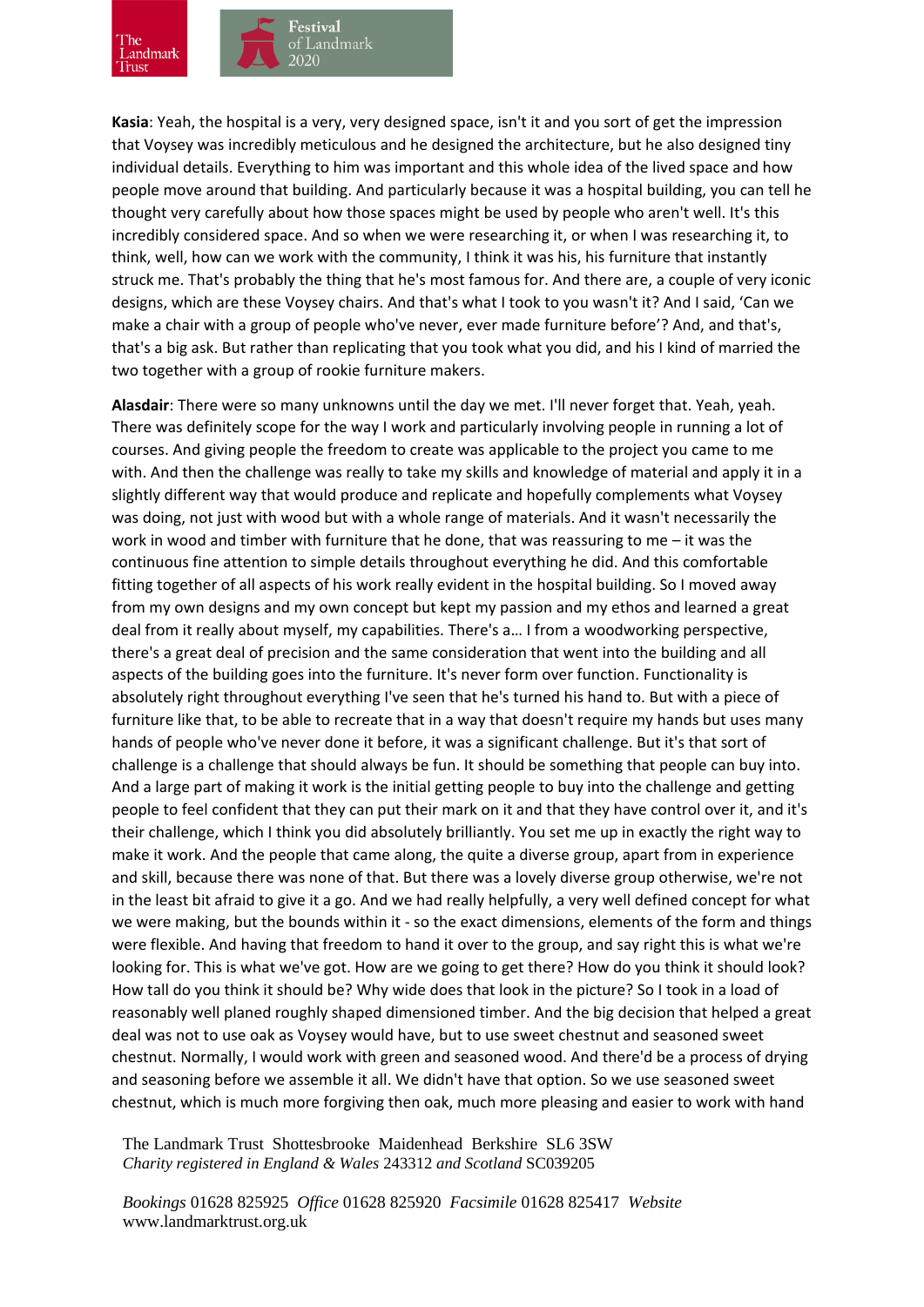

tools. And the shaping that was required was done with incredible patience and incredible care by the people on it using fairly rudimentary tools compared to the tools that would have been used in the workshop producing the original. But once we got up and running with that level of knowledge and enthusiasm that you'd instilled in a lot of people. They were there for a good reason, They wanted to be there. They wanted to be involved, obviously. And they weren't shy of committing to it or putting in the work. It largely built itself from my perspective, which is exactly how it should be.

**Kasia**: I think that's a really nice way of looking at it. It built itself. It certainly didn't. You know, it was quite a large -ish group of us. Eight people.

## **Alasdair**: Yeah, yeah.

**Kasia**: And everyone got on really well and helped each other out. Clearly, some people were better or more confident at doing one thing or another, you know, we had sort of age range spanning probably, what 50 years from the oldest youngest. And it was, it was a lovely thing to see everyone coming together around the making of this of this one item and learning something new. And like you say it's learning to work with the materials, but there's also a huge amount of learning about yourself, because it requires patience, it required respect of the materials and certainly the tools because you know, these sharp hand tools. And, you know, I love the fact that you work with primary school children in this way, on other projects.

**Alasdair**: The tools will only do what we ask of them. They're in our hands and essential, especially on a…There was a lot of work to be carried out to make that chair. I don't think any of us really grasp of just how much physical work there was in going from that pile of wood to that chair. Now that can only be achieved and it can only be achieved safely, if you're confident in what you're doing. And that requires no fear of the tools. Yes, they're sharp. Yes, they could be potentially dangerous, but we were using them in ways that they've been used for literally hundreds of years. That's not an idea that I've had, this will probably work. This is tried and tested. It's, the equipment was there. And there is no need at all, and I'm adamant about this, and I had a four year old, making a rolling pin. Both with a draw knife, a side axe, and a pole lathe last weekend. Absolutely loved it. And the feedback I got from the parents was along the lines of it – once you'd showed me what to do, and then largely left her to it. And there is, getting over that fear. Just making it normal. This is what we're doing, and this is how you use it, and that's fine. And you've got to use it properly, otherwise, the wood is not going to change shape, and we can be here forever. So that's kind of fundamental to my approach in teaching. And that's all you really need to learn is the confidence to pick them up and start using them. And I think the chair that we made is testament to that.

**Kasia:** So we've just been joined by Alice.

## **Alice**: Hi.

**Kasia**: So Alasdair and I have just been chatting about the project that he did. So I'm aware that you guys met briefly at the building when you each sort of delivered your pieces of furniture. And Alasdair, we were just reminiscing about his project, which was approached in a very different way to your commission. Alasdair was asked to work with a group of novices, complete novices to make the furniture that he did and some of those were children and some of them were also patients at one of the local NHS hospitals as well. So he had a very different experience. So How was it for you because I asked you to create it was two chairs you created wasn't it?

The Landmark Trust Shottesbrooke Maidenhead Berkshire SL6 3SW *Charity registered in England & Wales* 243312 *and Scotland* SC039205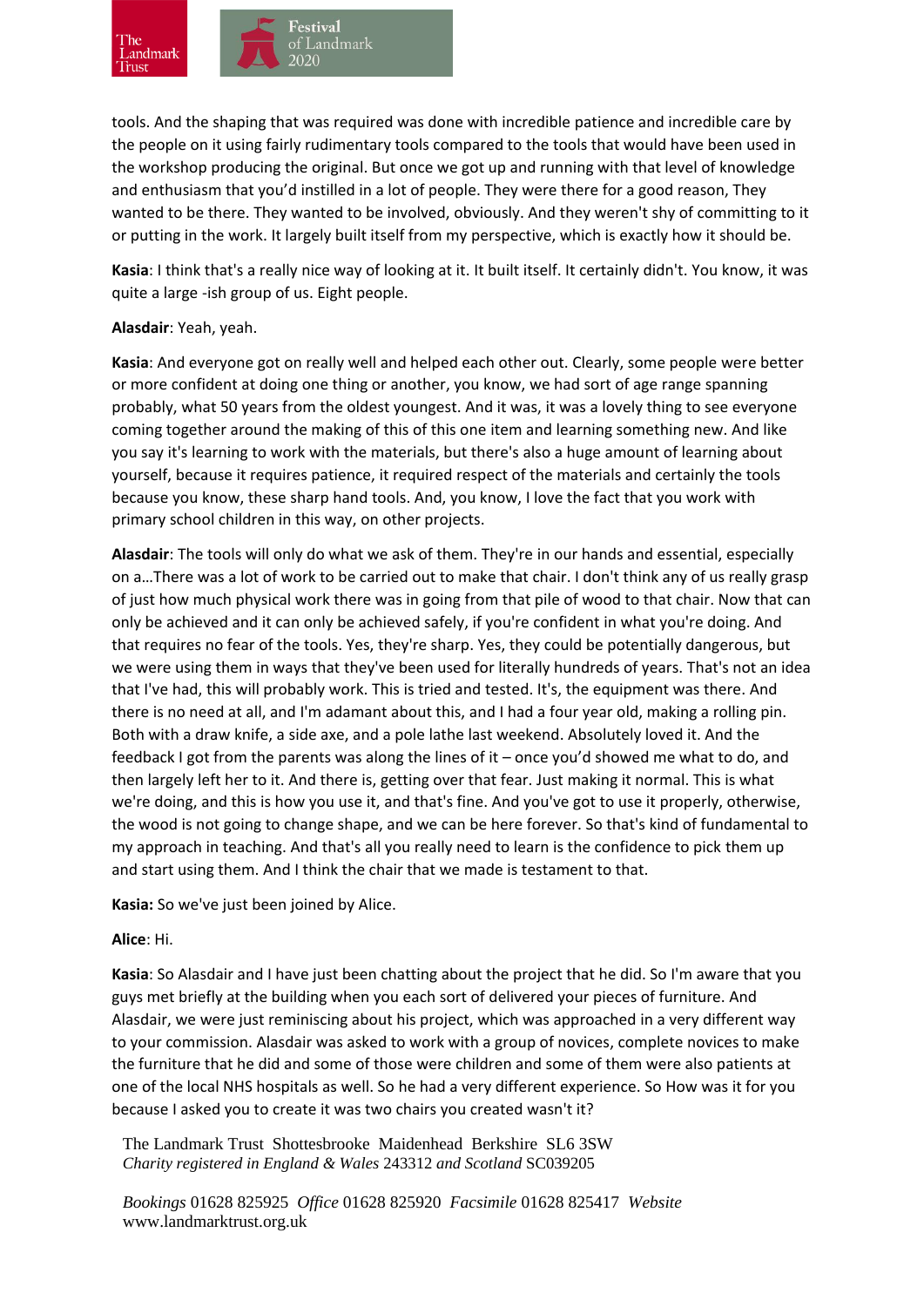

**Alice**: Yes, I suppose it's an interesting thing, because I normally design and make. So when you're looking at someone else's designs and trying to replicate exactly what they've done, you almost have to think like they would, which is not the same way that you think. So you have to almost put your identity out of the way, which is nice, actually, it's refreshing, because it's always upon you and your design work. And actually, sometimes you just want to say I just want to do what they do because they're really good. And I appreciate his design work a lot. He's influenced my way of thinking a lot anyway. And it's quite refreshing to look at someone else's design work and see where, what their constraints are in all their work and why this chair is like that. And also understanding them. So it's not just about maybe looking at the chair and thinking yeah, we'll just make it like that, because you've got to understand the nuances of how he put it together. And I really enjoyed it. It was really good project, but still with the same ethos of using local wood that I always use. So that's, I think his work always used to use that anyway. So the wood kind of married and paired together.

**Kasia**: So how important is it to be using locally sourced materials.

**Alasdair**: T-o my mind, not only is it important for a huge variety of reasons - there is an industry within forestry and woodland, which is largely due to, largely about monoculture plantations and pulp wood and exporting huge volumes of timber. Whereas we've got beautiful native hardwoods that grow all over the country to varying degrees of success and are a marketable value. Unless we can use that resource. we stand to lose it, because it has no intrinsic value. It's not enough anymore for a nice broadleaf woodland to be somewhere for people to walk their dogs or have a picnic. There is far more going on in there. And what I try and connect people to on my Greenwood courses is that the materials we're using are there, there and there. They're all around us as we're working. And that's as far as you need to go. And by using them, we promote the habitat and the environment from which they come, and this long, long, long standing relationship we've had, as humans with the woodlands around us and the landscape around us. We're codependent. And it's that appreciation for this. All I do is cut down the tree and move the logs near the other workshop. Everything else is done by the participants on the course. So cleaving and splitting. So you literally start with a tree. The only tool I use that they don't use is the chainsaw to cut the tree down. And that closeness, that intimacy, with where the wood grows and where it comes from, and how it grows and how the aspect in which its grown, the situation in which it's grown, the weather in recent years has influenced how we use that material, is something that is becoming increasingly lost in woodwork. It's seen as a very desirable, perfectly uniform homogenous material that we can do whatever we want with. And it's not, you know that the wood that I choose normally for my projects is, by its very nature characterful. And I work with rather than try and hide the flaws within the timber and the timber has, the wood, the tree, the way it's grown has as much of an influence on the design of what I might make as I do.

**Alice**: I'm really keen on promoting where my wood comes from, and why it comes from where it comes from, and like, Alasdair, the faults in it. Mine's a little bit more refined and I suppose I spent a long time paying to get to this point of being able to have it in the shed, being able to have a kiln to dry it, so I can do the whole process. So we can go with some clients from tree to piece. And I think that's such, it's really hard to achieve, but I fought for it because that's what I believe in. I believe in my tree not coming from a forest that's completely felled and killing it ecological systems. How I was brought up is this, and I've never understood a different way of working. And it puts some pressure upon me, but it makes me enjoy my business and fight for it in a reason. So that in a way is the

The Landmark Trust Shottesbrooke Maidenhead Berkshire SL6 3SW *Charity registered in England & Wales* 243312 *and Scotland* SC039205